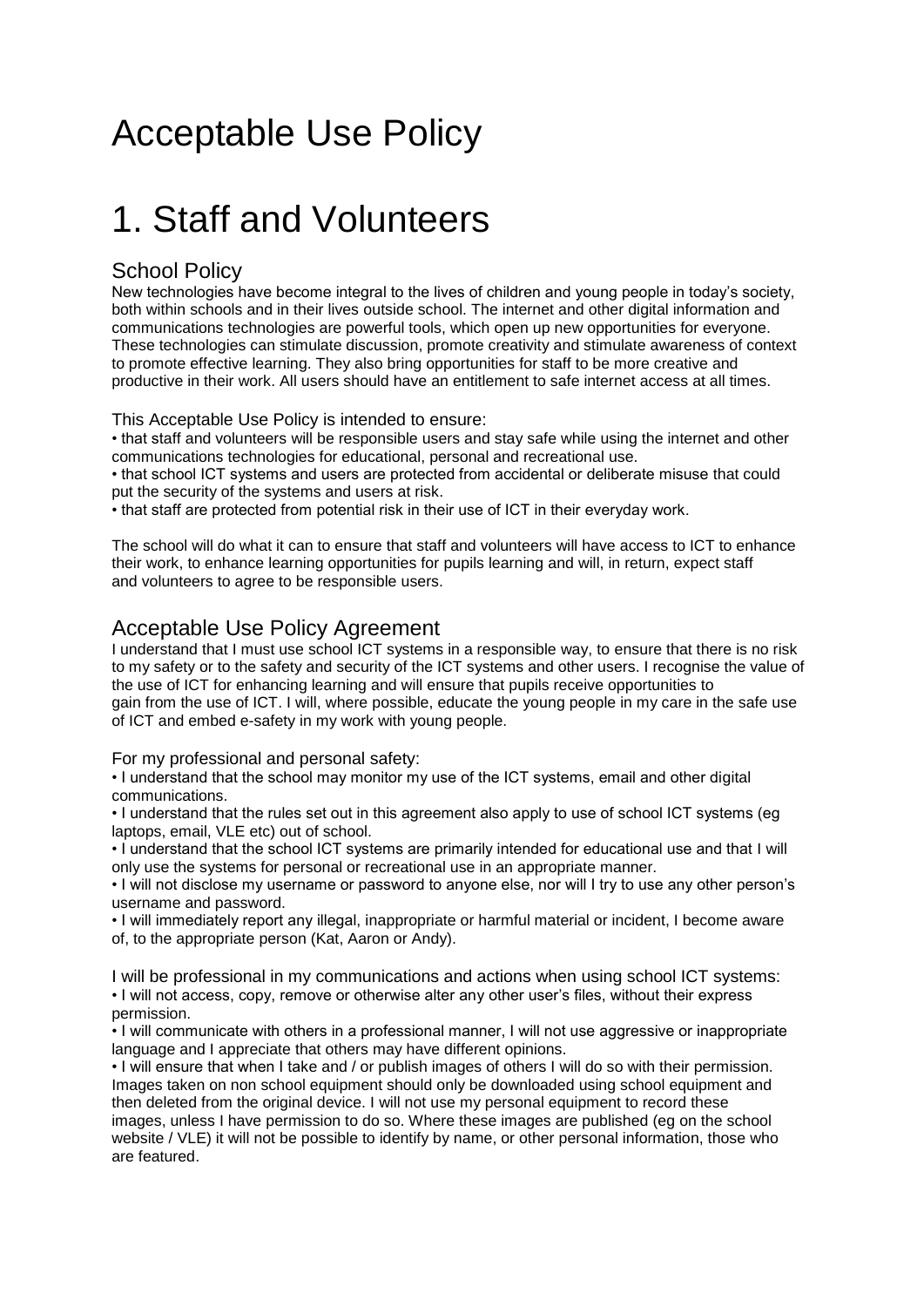• I will not use chat and social networking sites in school for personal use. I will not share information that could compromise the school's duty to provide the highest possible standard of education or bring the school's reputation into distribute.

• I will only communicate with students / pupils and parents / carers using official school systems. Any such communication will be professional in tone and manner.

• I will not engage in any on-line activity that may compromise my professional responsibilities. The school and the local authority have the responsibility to provide safe and secure access to technologies and ensure the smooth running of the school: Where permission needs to be sought please see the headteacher.

• When I use my personal hand held / external devices (PDAs / laptops / mobile phones / USB devices, tablets etc) in school, I will follow the rules set out in this agreement, in the same way as if I was using school equipment. This includes downloading photographs on school computers. I will ensure that any such devices are protected by up to date anti-virus software and are free from viruses.

• I will not use personal email addresses on the school ICT systems for pupils personal data.

• I will not open any attachments to emails, unless the source is known and trusted, due to the risk of the attachment containing viruses or other harmful programmes.

• I will ensure that my data is regularly backed up.

• I will not try to upload, download or access any materials which are illegal (child sexual abuse images, criminally racist material, adult pornography covered by the Obscene Publications Act) or inappropriate or may cause harm or distress to others. I will not try to use any programmes or software that might allow me to bypass the filtering / security systems in place to prevent access to such materials.

• I will not try (unless I have permission) to make large downloads or uploads that might take up internet capacity and prevent other users from being able to carry out their work.

• I will not disable or cause any damage to school equipment, or the equipment belonging to others. • I understand that GDPR requires that any staff or student / pupil data to which I

have access, will be kept private and confidential, except when it is deemed necessary that I am required by law or by school policy to disclose such information to an appropriate authority.

• I will immediately report any damage or faults involving equipment or software, however this may have happened.

When using the internet in my professional capacity or for school sanctioned personal use: • I will ensure that I have permission to use the original work of others in my own work

• Where work is protected by copyright, I will not download or distribute copies (including music and videos).

I understand that I am responsible for my actions in and out of school:

• I understand that this Acceptable Use Policy applies not only to my work and use of school ICT equipment in school, but also applies to my use of school ICT systems and equipment out of school and my use of personal equipment in school or in situations related to my employment by the school.

• I understand that if I fail to comply with this Acceptable Use Policy Agreement, I could be subject to disciplinary action. This could include a warning, a suspension, referral to Governors and / or the Local Authority and in the event of illegal activities the involvement of the police.

I have read and understand the above and agree to use the school ICT systems (both in and out of school) and my own devices (in school and when carrying out communications related to the school) within these guidelines.

Staff/volunteer name

Signed \_\_\_\_\_\_\_\_\_\_\_\_\_\_\_\_\_\_\_\_\_\_\_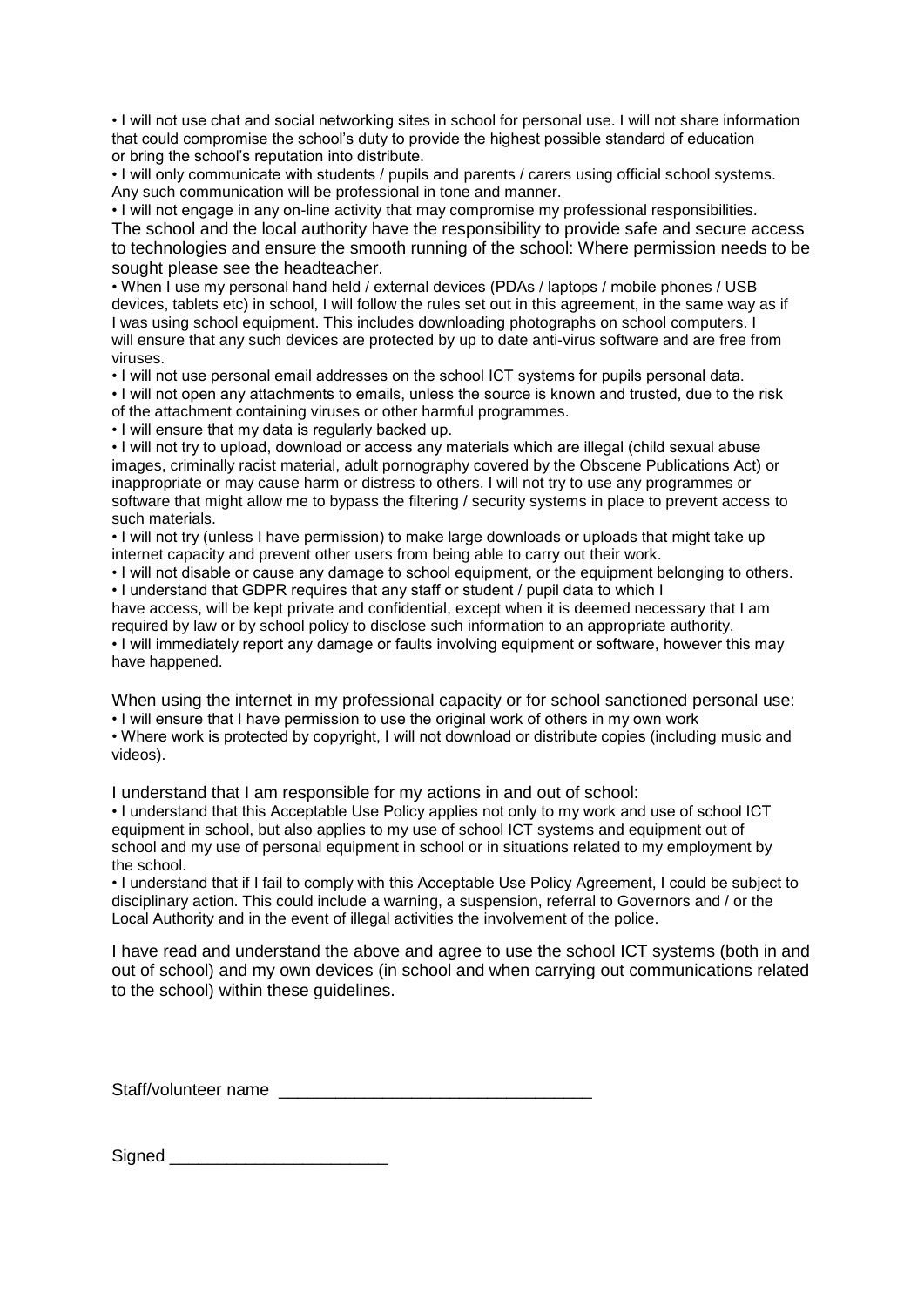| Date |
|------|
|      |

### 2. Pupils

The Croft Primary School is committed to safeguarding and promoting the welfare of children. All pupils use computer facilities including Internet access as an essential part of learning, as required by the national curriculum, therefore, gaining pupils' and parents' agreement to e-safety rules is important.

This is to be obtained once a year at the same time as checking home and emergency contact details. To ensure clarity, the e-safety Rules appropriate to the age of the pupil will be included with the letter to parents.

A list of pupils whose parents have not consented for Web publication of works and photographs will be kept in the office and each class will be aware of who from there class has not been given permission.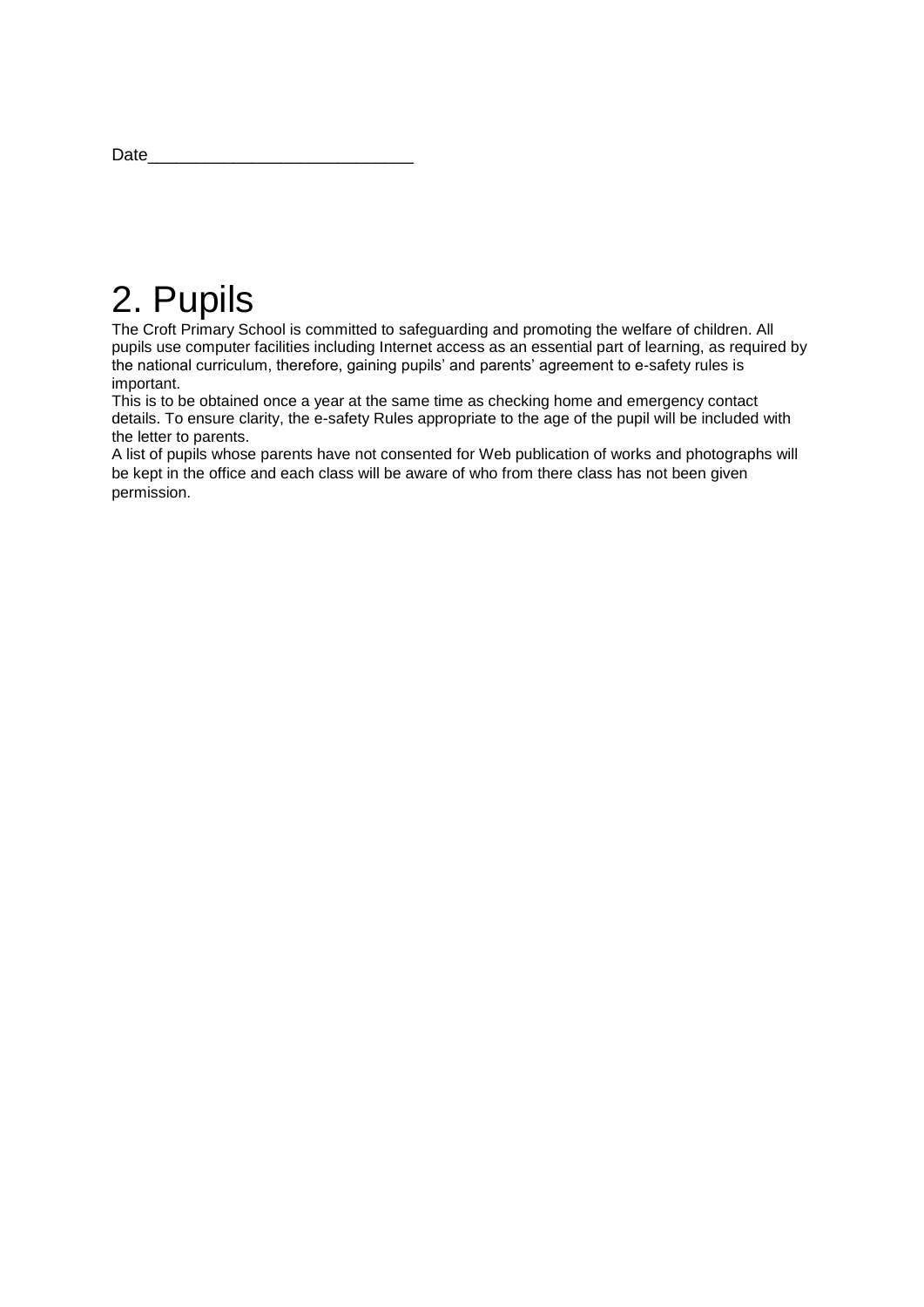# **Our computing rules (KS2)**

**I will only use the school computers if I have asked permission**

**I will not have drinks or food near the computer**

**I will not look at or delete other people's files**

**I will make sure that an adult knows when I am on the internet** 

**I will not download anything without an adult's permission**

**I will close the laptop and report anything I am not comfortable with to my teacher immediately.**

**Any messages I send to people on the internet will be polite and responsible**

**I will remember that I am not allowed to use everything on the internet**

**I will not bring in data pens or CDs from outside school and try to use them on the school computers.**

**I understand that the school may check my computer files and may monitor the internet sites I visit.**

**I will not give my full name, my home address or telephone number to anyone online.**

**I understand that if I deliberately break these rules I will not be allowed to go on the computers.**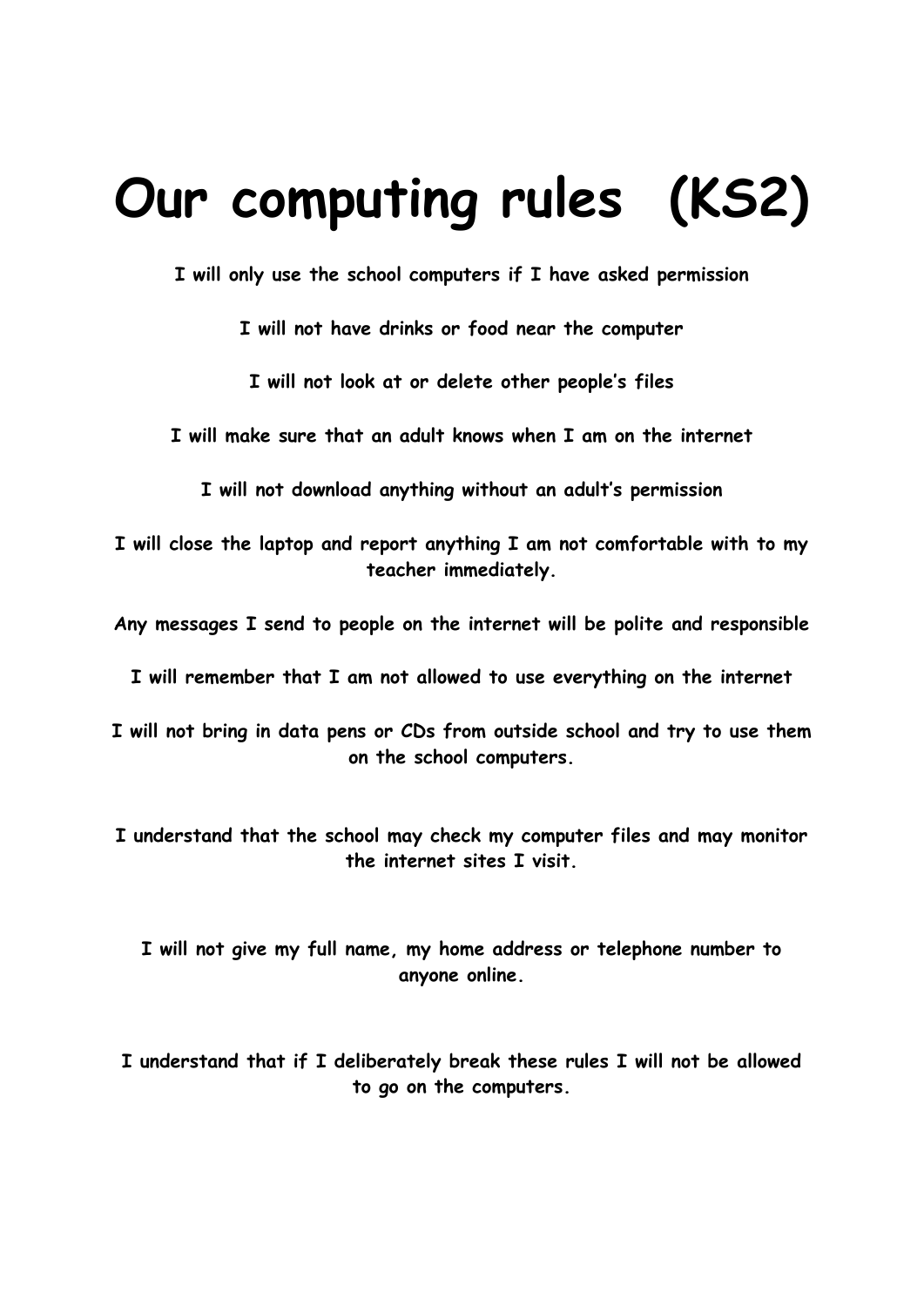## **Our computing rules (KS1)**

**I must ask before I use the computers**

**I will not have drinks or food near the computer**

**I will only look at my own files**

**I will not download anything without an adult's permission**

**If I see something that I don't like I will shut the laptop and talk to a teacher**

**I understand that the school may check what I do on the computer**

**I will not give information about myself to anyone online.**

**I understand that if I deliberately break these rules I will not be allowed to go on the computers.**